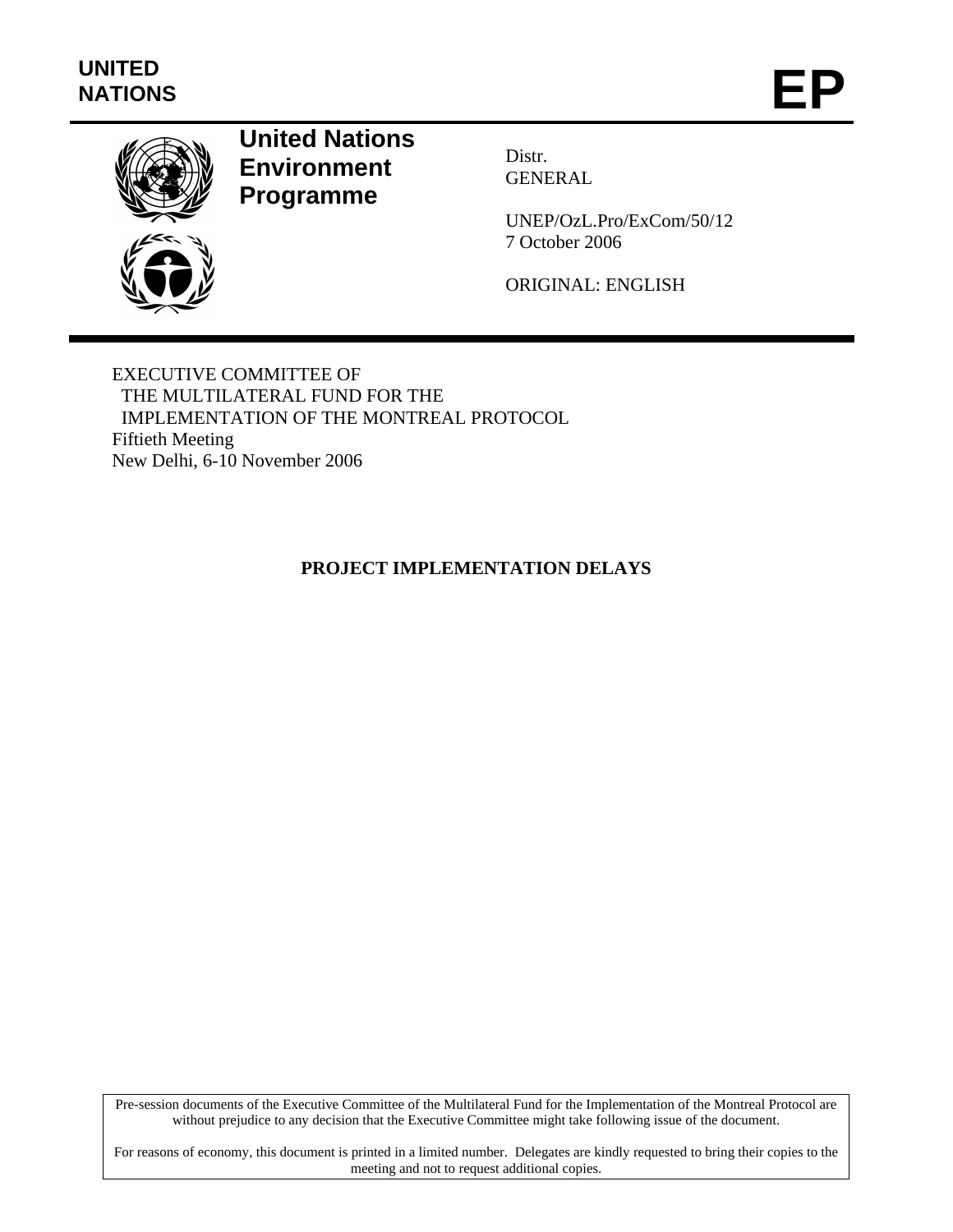# **Overview**

1. This document is submitted as a follow-up to decisions taken at previous meetings of the Executive Committee concerning projects with implementation delays. The reports from the implementing and bilateral agencies on projects with implementation delays and requested status reports are available to Executive Committee members upon request.

2. The document is divided into five sections. Section I addresses the projects with implementation delays for which reports were requested by the Executive Committee. Section II addresses delayed projects in countries with compliance related issues. Section III considers a request for the transfer of a project. Section IV addresses additional status reports submitted as requested by the Committee following its review of annual progress reports submitted to the 49<sup>th</sup> Meeting for the activities up to 31 December 2005 including a special status report from UNDP on HCFC surveys in 12 countries. Section V addresses the Executive Committee's requests for delayed progress report submissions. No projects are proposed for cancellation and therefore there are no impacts on compliance of project cancellations at the  $50<sup>th</sup>$  Meeting.

# **Section I: Projects with implementation delays**

3. 102 ongoing projects have been classified as projects with implementation delays. Projects with implementation delays are: i) projects expected to be completed more than 12 months late; and/or, ii) projects where disbursement has not occurred within 18 months of the project's approval. Based on reports received from implementing and bilateral agencies, the breakdown of projects with implementation delays is as follows: UNDP: 28; UNIDO: 23; the World Bank: 16; UNEP: 10; France: 7; Germany: 6; Sweden: 5; Japan: 3; Italy: 2; and, Canada: 1. A delay report has not been received for one project being implemented by Switzerland.

4. Table 1 below reflects the causes of implementation delays, which were provided by the implementing and bilateral agencies, and associated with the delayed projects based on seven categories (A to G). The total number of causes for delay exceeds the number of delayed projects because in some projects there were multiple causes for delay in implementation. Table 1 indicates that delays are most commonly caused by factors associated with the Government (24) and the beneficiary enterprise (22).

# Table 1

|               | Category                             |   | Canada   France   Germany   World   Italy   Japan   Sweden   UNDP   UNEP  UNIDO   Total |             |   |  |   |   |   |    |
|---------------|--------------------------------------|---|-----------------------------------------------------------------------------------------|-------------|---|--|---|---|---|----|
|               |                                      |   |                                                                                         | <b>Bank</b> |   |  |   |   |   |    |
|               | Implementing or Executing            |   |                                                                                         |             |   |  | 8 |   |   | 15 |
| A             | Agencies                             |   |                                                                                         |             |   |  |   |   |   |    |
| $\, {\bf B}$  | <b>Beneficiary Enterprise</b>        |   |                                                                                         |             |   |  | 3 |   | 8 | 22 |
| $\mathcal{C}$ | <b>Technical Reasons</b>             |   |                                                                                         | ◠           |   |  |   | 3 | 5 | 16 |
| D             | Government                           | 4 |                                                                                         | 4           |   |  | 8 | 4 | 4 | 24 |
| E             | External                             |   |                                                                                         |             |   |  | ◠ |   |   | Q  |
| F             | <b>Executive Committee Decisions</b> |   |                                                                                         |             |   |  |   |   |   |    |
|               | Other Supplier                       |   |                                                                                         |             |   |  |   |   | 5 |    |
| G             | Not Applicable                       |   |                                                                                         |             |   |  | 6 |   | 4 |    |
| N/A           | Not Available                        |   | 6                                                                                       |             | ◠ |  |   |   |   | 24 |

# **CATEGORIES OF CAUSES OF IMPLEMENTATION DELAYS, BY AGENCY**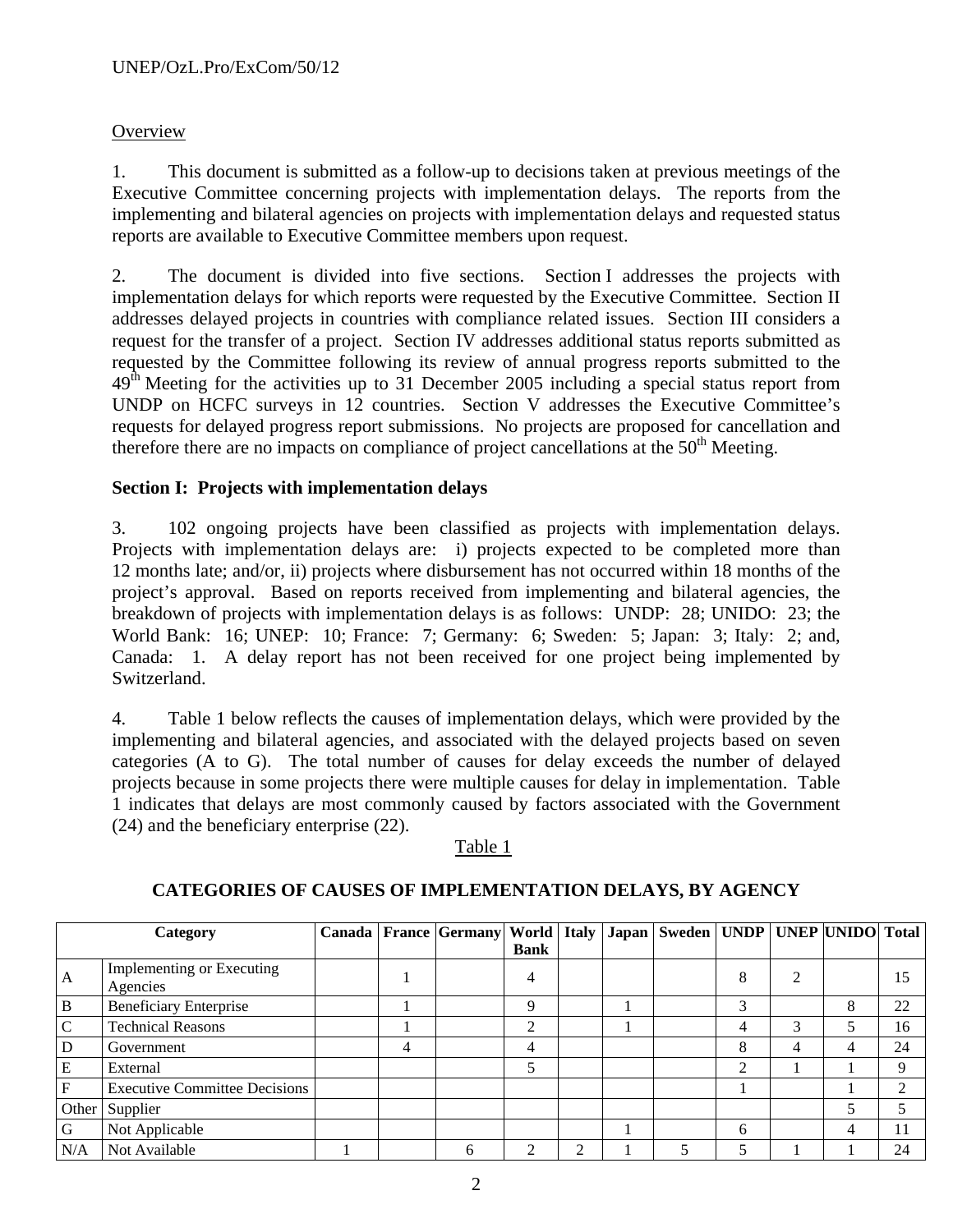# Progress in resolving causes of delays

5. In their reports the implementing and bilateral agencies indicated that there have been varying degrees of progress made in overcoming delays. Fifteen of the projects listed with delays at the  $49<sup>th</sup>$  Meeting have now been completed, and 19 projects have either experienced progress from one milestone to another or the implementation delay has been resolved. These projects may be removed from future reporting under projects with implementation delays.

#### Projects with some progress

6. Fifty-five projects were classified as showing "some progress", and the implementing and bilateral agencies indicated that these projects would continue to be monitored. Notwithstanding progress, it should be noted that projects approved over three years ago must continue to be monitored pursuant to decision 32/4 and therefore cannot be removed from the list for monitoring prior to their final completion regardless of the extent to which progress may have been achieved.

#### Projects with no progress—letter of possible cancellation

7. The projects for which no progress is being reported for the first time are indicated in Table 2 below. The assessments were agreed with the respective agencies. Under the existing procedures, the Fund Secretariat will send notices of possible cancellation for the UNDP, UNEP, UNIDO, World Bank and French projects that are classified below as having shown no progress.

#### Table 2

| Agency       | Code                     | <b>Project Title</b>                                                                                                                                                                                | <b>Net Approved</b><br><b>Funds</b><br>(US\$) | <b>Funds</b><br><b>Disbursed</b><br>(US\$) |
|--------------|--------------------------|-----------------------------------------------------------------------------------------------------------------------------------------------------------------------------------------------------|-----------------------------------------------|--------------------------------------------|
| France       | SYR/REF/29/INV/53        | Conversion from CFC-12 to HFC-134a technology in the manufacture of<br>commercial refrigeration equipment at Shoukairi and Co. in Syria                                                             | 33,359                                        | $\Omega$                                   |
| <b>IBRD</b>  | ARG/REF/18/INV/39        | Elimination of CFC in the manufacturing plant of domestic refrigerators<br>of Neba S.A. in Argentina                                                                                                | 686,370                                       | 398,318                                    |
| <b>IBRD</b>  | JOR/HAL/32/INV/69        | Terminal halon-1211 and halon-1301 phaseout umbrella project for fire<br>equipment manufacturers and suppliers in Jordan converting to ABC<br>powder, CO2, HFC-227ea and inert gases as substitutes | 563,000                                       | 535,417                                    |
| <b>UNDP</b>  | NIR/PHA/44/INV/112       | National CFC phase-out plan (third tranche) in Nigeria                                                                                                                                              | 2,077,141                                     | $\Omega$                                   |
| <b>UNEP</b>  | GLO/ARS/39/TAS/246       | Development of guidelines to promote safety an aerosol conversions                                                                                                                                  | 52,000                                        | 31,989                                     |
| <b>UNEP</b>  | KEN/SEV/37/TAS/29        | Policy and technical assistance in Kenya                                                                                                                                                            | 10,000                                        | 8,000                                      |
| <b>UNEP</b>  | SOM/SEV/35/TAS/01        | Formulation of national phase-out strategy in Somalia                                                                                                                                               | 60,000                                        | 35,098                                     |
| <b>UNIDO</b> | IRA/FOA/28/INV/50        | Phasing out ODS in manufacturing of flexible PU slabstock foam through<br>the use of liquid CO2 blowing technology at Bahman Plastic Co. in Iran                                                    | 485,929                                       | 435,445                                    |
| <b>UNIDO</b> | IRA/FOA/37/INV/149       | Phasing out of ODS in the manufacture of flexible slabstock foam<br>through the use of LCD blowing technology at Esfanj Shirvan Co. in Iran                                                         | 373,515                                       | 299,425                                    |
| <b>UNIDO</b> | <b>IRA/REF/28/INV/51</b> | Replacement of CFC-12 refrigerant by HFC-134a at Iran Compressor<br>Manufacturing Company (ICMC) in Iran                                                                                            | 1,160,148                                     | 1,098,472                                  |

# **PROJECTS WITH NO PROGRESS**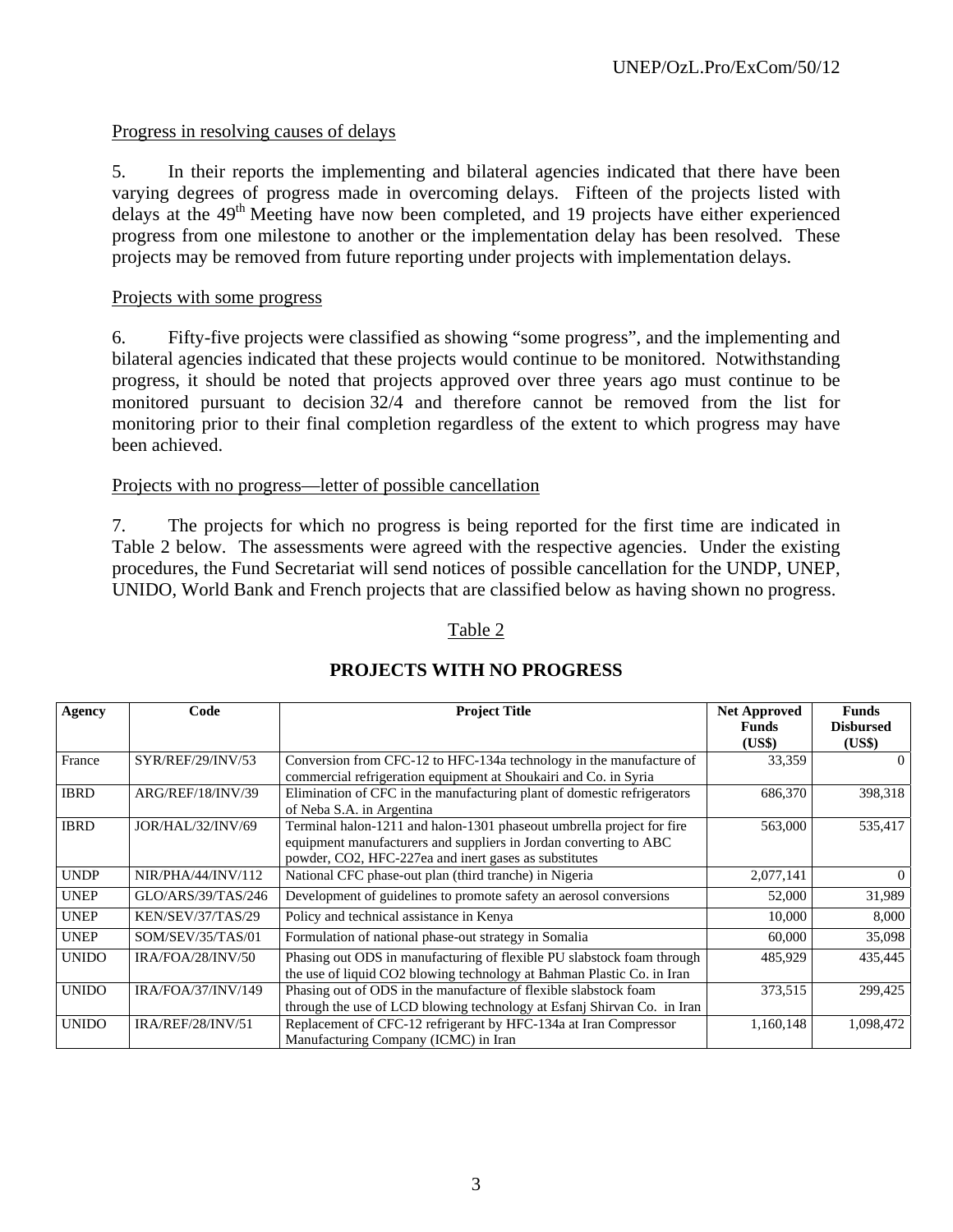# Projects with pending reports at the  $50<sup>th</sup>$  Meeting

8. Table 3 presents a list of projects that are pending a report to the Executive Committee Meeting.

### Table 3

# **DELAYED PROJECTS PENDING REPORTS AT THE 50TH MEETING**

| Agency      | Code              | <b>Project Title</b>                                                       |  |  |  |
|-------------|-------------------|----------------------------------------------------------------------------|--|--|--|
| <b>UNDP</b> |                   | BRA/PHA/41/INV/264   National CFC phase-out plan: second tranche in Brazil |  |  |  |
| <b>UNDP</b> | COL/PHA/41/INV/60 | National phase-out plan for Annex A (Group I and II) substances: first     |  |  |  |
|             |                   | implementation programme in Colombia                                       |  |  |  |

9. The Fund Secretariat requested a report on these annual tranches of multi-year agreements as required by decision 47/50. UNDP noted our request but has not yet provided the required report in the context of this agenda item.

### **Section II: Delayed projects in countries with related compliance issues**

10. Part II of the Status of Compliance document (UNEP/OzL.Pro/ExCom/50/6) contains information on countries either at risk of non-compliance based on country programme data or for which decisions have been taken by the Meeting of the Parties or recommendations made by the 36<sup>th</sup> Meeting of the Implementation Committee. Section II considers the status of all projects with related compliance issues that are monitored as projects with implementation delays.

11. Table 4 below presents information on projects with implementation delays for countries with compliance issues together with the latest information submitted to the  $50<sup>th</sup>$  Meeting.

#### Table 4

### **PROJECTS WITH IMPLEMENTATION DELAYS FOR COUNTRIES WITH COMPLIANCE RELATED ISSUES**

| Country                   | <b>Meeting of the Parties</b><br>decisions/<br>recommendations of<br>the 36 <sup>th</sup> ImpCom | <b>Compliance Issue</b>                                                                                                                           | <b>Latest Status Report</b>                                                                                                                                                                                                                                                                                                                                                          |
|---------------------------|--------------------------------------------------------------------------------------------------|---------------------------------------------------------------------------------------------------------------------------------------------------|--------------------------------------------------------------------------------------------------------------------------------------------------------------------------------------------------------------------------------------------------------------------------------------------------------------------------------------------------------------------------------------|
| Bangladesh                | Decision XVII/27<br>Recommendation 36/4                                                          | Maintenance<br>chloroform<br>methyl<br>of<br>than<br>consumption<br>greater<br>no<br>at<br>0.550 ODP tonnes in 2005. Confirmed<br>by $2005$ data. | UNDP is implementing the phase-out plan in<br>Bangladesh (BGD/PHA/42/TAS/19-21).<br><b>UNDP</b><br>reported that the Ozone Unit of Bangladesh has<br>advised that their internal human resource issues<br>surrounding the establishment of the Project<br>Coordination Unit have been resolved and they<br>anticipate that the project document will be signed by<br>September 2006. |
| Bosnia and<br>Herzegovina | Decision XV/30<br>Recommendation 36/7                                                            | Reduction of CFC consumption<br>to<br>102.1 ODP tonnes in 2005.<br>Reduction<br>of<br>bromide<br>methyl                                           | In July 2006, joint efforts were undertaken again by<br>UNEP and UNIDO to expedite the Government's<br>signature of the project document but the document<br>had not been signed based on the last report.                                                                                                                                                                           |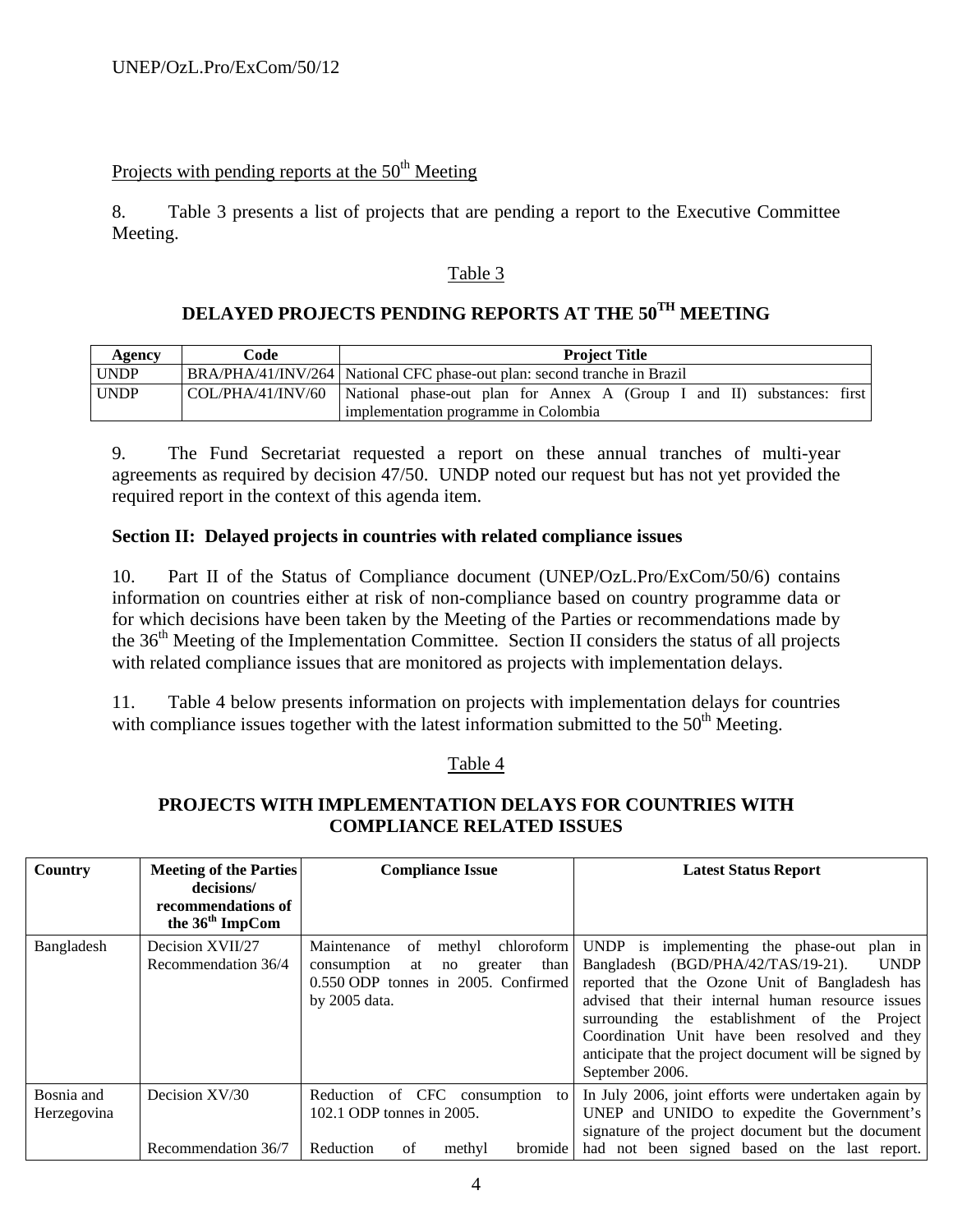| Country                   | <b>Meeting of the Parties</b><br>decisions/       | <b>Compliance Issue</b>                                                                                                                                                                                                                                                                                                    | <b>Latest Status Report</b>                                                                                                                                                                                                                                                                                                                                                                                                                                             |
|---------------------------|---------------------------------------------------|----------------------------------------------------------------------------------------------------------------------------------------------------------------------------------------------------------------------------------------------------------------------------------------------------------------------------|-------------------------------------------------------------------------------------------------------------------------------------------------------------------------------------------------------------------------------------------------------------------------------------------------------------------------------------------------------------------------------------------------------------------------------------------------------------------------|
|                           | recommendations of<br>the 36 <sup>th</sup> ImpCom |                                                                                                                                                                                                                                                                                                                            |                                                                                                                                                                                                                                                                                                                                                                                                                                                                         |
|                           |                                                   | consumption to 5.61 ODP tonnes in<br>2005. Ban on the import of ODS-using<br>equipment by 2006.                                                                                                                                                                                                                            | However, with respect to the remaining activities for<br>the foam sector project at Stirokart Company,<br>UNIDO reported some progress.                                                                                                                                                                                                                                                                                                                                 |
|                           | Decision XVII/28                                  | Reduction<br>of<br>methyl<br>chloroform<br>consumption to 1.3 ODP tonnes in 2005.<br>Establishment of a system for licensing<br>imports and exports of ODS, including<br>quotas, by the end of January 2006.                                                                                                               |                                                                                                                                                                                                                                                                                                                                                                                                                                                                         |
| of Micronesia             | Federated States Decision XVII/32                 | Reduction<br>of<br>chlorofluorocarbon<br>consumption to 1.351 ODP tonnes in<br>2005.                                                                                                                                                                                                                                       | Australia is implementing a project to provide<br>assistance for enforcing ODS regulations and a<br>training<br>programme<br>for<br>officers<br>customs<br>(FSM/REF/36/TAS/01).<br>Australia reported that                                                                                                                                                                                                                                                              |
|                           | Recommendation 36/16                              | Introduction of licensing system by<br>January 2006.                                                                                                                                                                                                                                                                       | customs training could only proceed when regulations<br>are enacted but the ODS regulation is with the<br>Attorney General's office.                                                                                                                                                                                                                                                                                                                                    |
| Guatemala                 | Decision XV/34                                    | Reduction<br>of<br>chlorofluorocarbon<br>consumption to 85 ODP tonnes in 2005.<br>Ban on the import of ODS-using<br>equipment by 2005.                                                                                                                                                                                     | The RMP projects implemented by UNEP have been<br>delayed pending clarification of accounts and<br>expenditures with regard to inconsistencies detected<br>in financial reports (GUA/REF/35/TAS/23-26 and<br>TRA/27).                                                                                                                                                                                                                                                   |
|                           | Recommendation 36/19                              | Reduction<br>of<br>methyl<br>bromide<br>consumption to 360 ODP tonnes in 2005.                                                                                                                                                                                                                                             | UNIDO is implementing the National Methyl<br>Bromide phase-out plan (GUA/FUM/38/INV/29).<br>UNIDO reported that the Plan of action is being<br>finalized by the Government of Guatemala and will<br>be submitted to the forthcoming Implementation<br>Committee Meeting. It is expected that after approval<br>by the Parties, the project will continue to support the<br>implementation of the action plan and assist<br>Guatemala in coming back to compliance soon. |
| Kenya                     | Recommendation 36/24                              | Apparent deviation from the Protocol's<br>Annex A Group I (chlorofluorocarbon)<br>consumption control measures in 2005.<br>Party requested to submit an explanation.<br>Explanation submitted along with limited<br>description of plan to return to<br>compliance. Draft decision incorporating<br>plan sent for comment. | France is implementing the first phase of the CFC<br>phase-out plan (KEN/PHA/44/INV/37).<br>France<br>reported that this project was approved under the<br>condition that ODS regulations exist in Kenya.<br>Continuous efforts were made to encourage the<br>Government to approve them. The regulations were<br>signed mid-2006 according to information received<br>from France, although there is other information to<br>the contrary.                             |
| Libyan Arab<br>Jamahiriya | Decision XV/36                                    | Reduction<br>of<br>chlorofluorocarbon<br>consumption to 303 ODP tonnes in 2005.<br>Confirmed by 2005 data.                                                                                                                                                                                                                 | <b>UNIDO</b><br>is<br>implementing<br>institutional<br>the<br>strengthening project in Libya (LIB/SEV/32/INS/04).<br>UNIDO indicated that after the initial payment, no<br>further instalment payments were made, despite                                                                                                                                                                                                                                               |
|                           | Recommendation 36/27                              | Establishment of a system for licensing<br>imports and exports of ODS, including<br>quotas.                                                                                                                                                                                                                                | repeated reminders, due to non-compliance with<br>mandatory reporting requirements<br>(half-yearly)<br>financial and activity reports as well as work<br>programmes) as per contract. The present situation of                                                                                                                                                                                                                                                          |
|                           | Decision XVII/37                                  | Maintenance of halon consumption at no<br>greater than 714.5 ODP tonnes in 2005.<br>Confirmed by 2005 data.                                                                                                                                                                                                                | the Ozone Unit is unclear. The Ozone Officer has<br>recently resigned as a civil servant. He claims,<br>however, still to act as Ozone Unit Manager. UNIDO<br>is planning to contact the Libyan authorities to                                                                                                                                                                                                                                                          |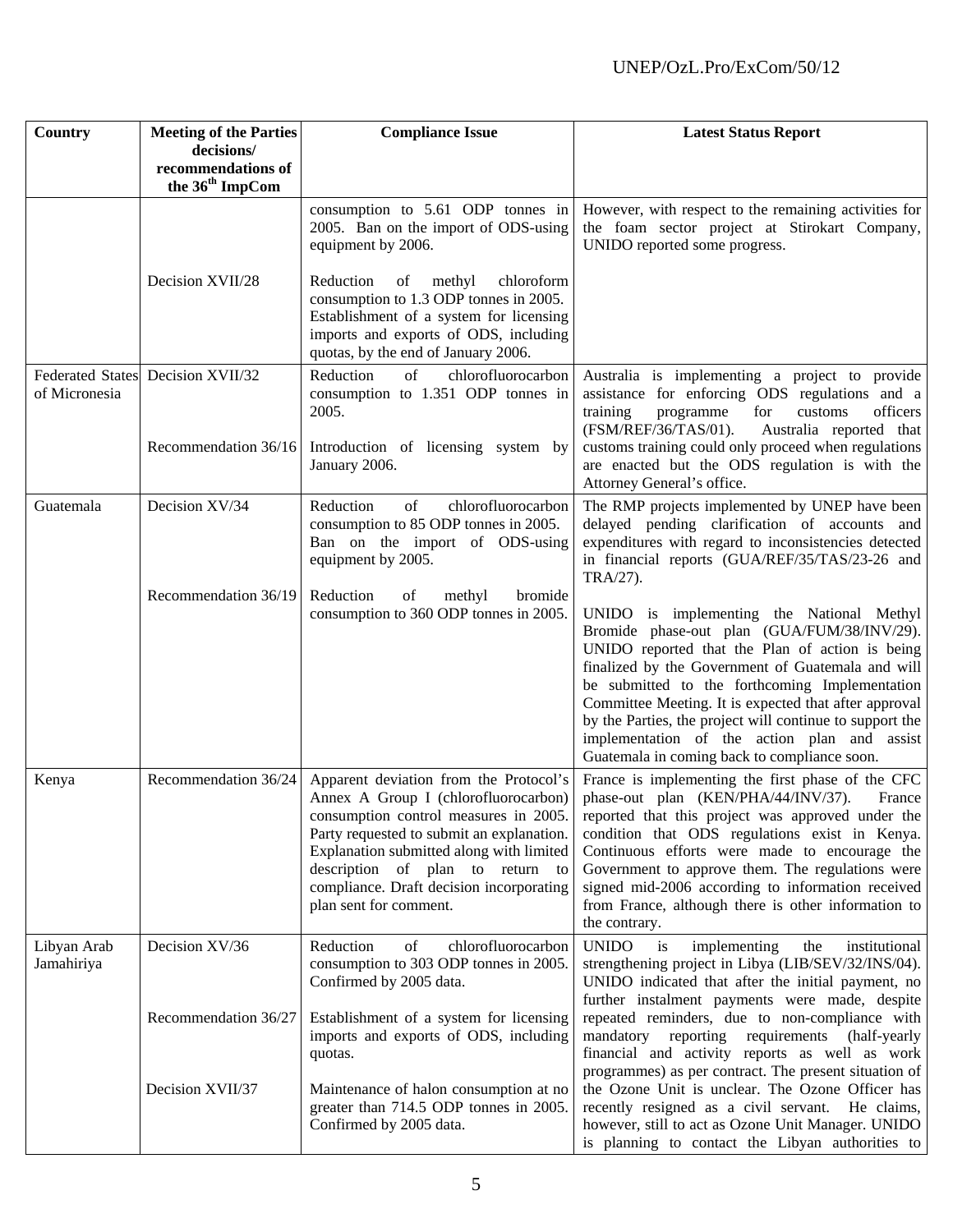| Country | <b>Meeting of the Parties</b><br>decisions/       | <b>Compliance Issue</b>                                                                                                                                                                                                                    | <b>Latest Status Report</b>                                                                                                                                                                                                                                                                                                                                                                                                                                                                                                                                                                                                                                                                                                                                                                                                                                                           |
|---------|---------------------------------------------------|--------------------------------------------------------------------------------------------------------------------------------------------------------------------------------------------------------------------------------------------|---------------------------------------------------------------------------------------------------------------------------------------------------------------------------------------------------------------------------------------------------------------------------------------------------------------------------------------------------------------------------------------------------------------------------------------------------------------------------------------------------------------------------------------------------------------------------------------------------------------------------------------------------------------------------------------------------------------------------------------------------------------------------------------------------------------------------------------------------------------------------------------|
|         | recommendations of<br>the 36 <sup>th</sup> ImpCom |                                                                                                                                                                                                                                            |                                                                                                                                                                                                                                                                                                                                                                                                                                                                                                                                                                                                                                                                                                                                                                                                                                                                                       |
|         |                                                   | of<br>methyl<br>Maintenance<br>bromide<br>consumption at no greater than 96 ODP<br>tonnes in 2005. Confirmed by 2005 data.                                                                                                                 | ascertain the valid set up of the Ozone Unit in general<br>and staffing thereof in particular. However, UNDP<br>reported that both of its foam investment projects<br>were technically completed but the project at the Ben<br>Ghazi Unit is still ongoing in order to address an<br>omission in connection with the methylene chloride<br>purchased<br>system<br>by<br>the<br>project<br>(LIB/FOA/32/INV/08). A certificate of completion,<br>however, was issued for the foam project at El Houria<br>Unit Plan (LIB/FOA/35/INV/15).                                                                                                                                                                                                                                                                                                                                                |
| Nigeria | Decision XIV/30<br>Recommendation 36/36           | Reduction of CFC consumption to 1800<br>ODP tonnes in 2005.                                                                                                                                                                                | UNDP is implementing the national CFC phase-out<br>Nigeria (NIR/PHA/38/INV/106<br>in<br>plan<br>and<br>NIR/PHA/41/INV/108). UNDP reports that activities<br>in the foam sector are progressing satisfactorily, as all<br>purchased orders had been placed (for both phase I<br>and II). In addition, the group foam project would be<br>about 50 per cent completed at year-end. For the<br>refrigeration servicing sector, equipment orders were<br>placed<br>(NIR/PHA/38/INV/106<br>and<br>NIR/PHA/41/INV/108). However, with respect to<br>Phase III (NIR/PHA/44/INV/112), funds have not<br>been released pending the required submission of a<br>verification report.<br>Concerning the Japanese technical assistance project<br>(NIR/SEV/38/TAS/104), the organization of the<br>workshop was planned for September 2006 following<br>which an action plan was to be finalized. |
| Somalia | Recommendation 36/42                              | Clarification of the status<br>of its<br>previously submitted halon plan of<br>action, including the regulatory and<br>other measures that the Party would<br>undertake to support its proposed halon<br>consumption reduction benchmarks. | <b>UNEP</b><br>is<br>for<br>the<br>responsible<br>institutional<br>strengthening project and the formulation of the<br>national strategy.<br>With respect to institutional<br>strengthening, UNEP reports that a new institutional<br>arrangement had been put in place with designation of<br>a new NOU. However, the NOU is based outside<br>Somalia with<br>occasional visits to Somalia.<br>Implementation of the IS and other activities<br>therefore is on hold. CAP has regular contact and<br>discussion with the NOU, now based in Nairobi, on<br>possible<br>activities<br>outside<br>Somalia<br>(SOM/SEV/36/INS/03). At the same time, UNEP<br>reports that political instability could not allow the<br>formulation of national<br>phase-out<br>strategy<br>(SOM/SEV/35/TAS/01).                                                                                          |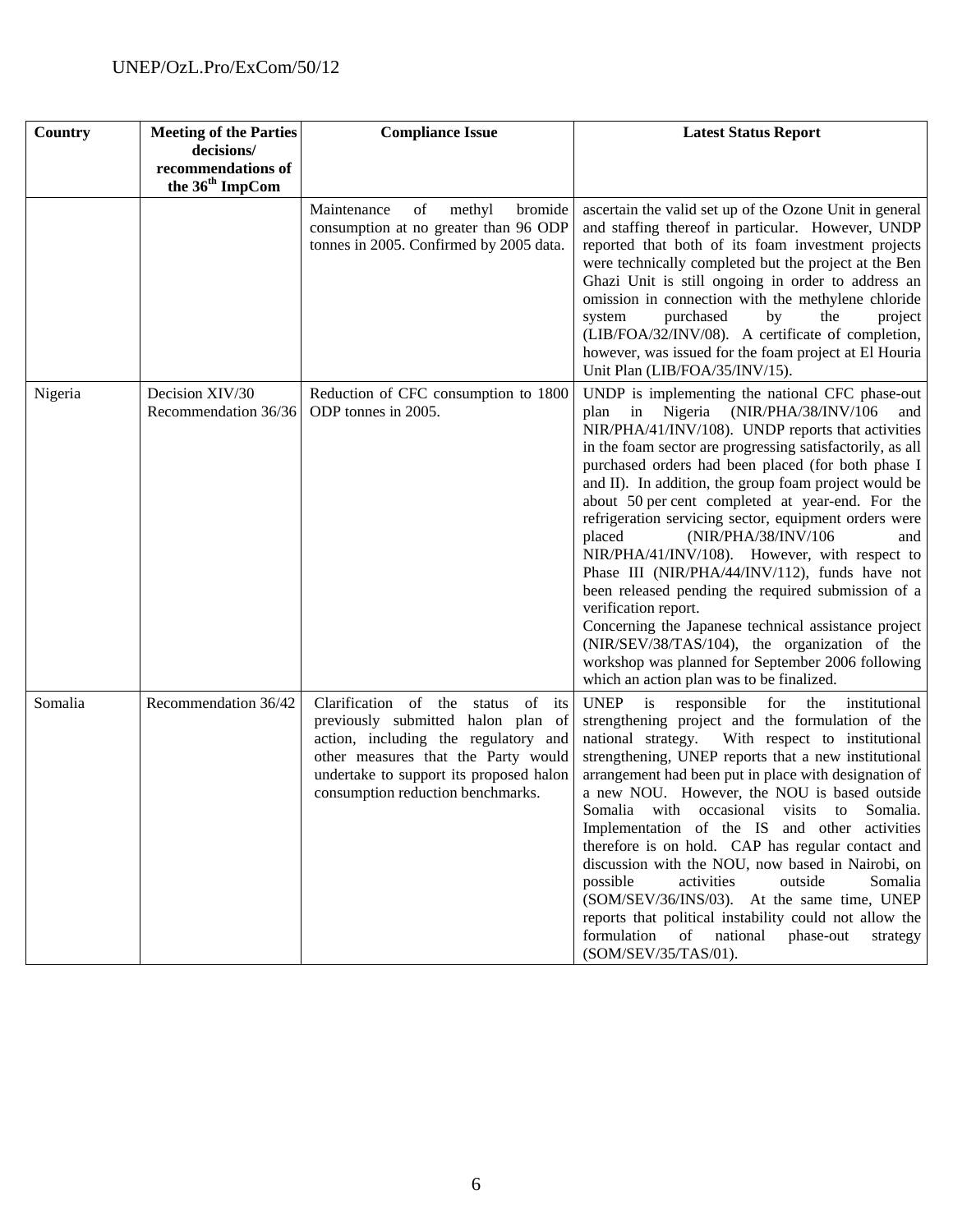12. Based on agency reports, additional status reports and/or implementation delay reports are recommended to be submitted to the  $51<sup>st</sup>$  Meeting on the activities in: Bosnia and Herzegovina (ODS phase-out plan and institutional strengthening), Federated States of Micronesia (until ODS regulations are signed), Guatemala (on RMP activities and methyl bromide activities), Libya (institutional strengthening), Nigeria (the latest tranche of the CFC phase-out plan), and Somalia (formulation of national strategy).

13. Projects in Bangladesh and Kenya have experienced some progress since the 49<sup>th</sup> Meeting of the Executive Committee and none of these projects or activities are recommended for cancellation.

# **Section III: Request for the transfer of a project**

14. At the 49<sup>th</sup> Meeting, "the representative of Sweden indicated that, given his Government's decision to contribute fully to multilateral projects, his Government would coordinate with UNDP, UNEP and UNIDO intersessionally regarding [any reassignment of] existing bilateral projects, and report back to the Executive Committee at its  $50<sup>th</sup>$  Meeting" (Report of the  $49<sup>th</sup>$  Meeting, UNEP/OzL.Pro/ExCom/49/43, paragraph 42).

15. In recognition of the intention of the Government of Sweden, the Government of the Republic of Serbia indicated its appreciation of the efforts undertaken to-date by the Government of Sweden and that it would like to continue the implementation of its National Phase-out Plan, including RMP activities, with UNIDO as the implementing agency.

#### **Section IV: Projects for which additional status reports were requested**

16. While institutional strengthening, halon banking, customs training, recovery and recycling, and demonstration projects are not subject to procedures for project cancellation, the Executive Committee has nevertheless decided to continue to monitor them as appropriate (decision 36/14 (b)). Of the 93 reports requested, implementing agencies indicated some progress in 44 of the projects. Additional status reports are requested when there has been no indication of any progress since the last report and/or cases where additional impediments to implementation were reported. Additional status reports are requested for the  $51<sup>st</sup>$  Meeting for the projects listed in Annex I.

#### Status report from UNDP on HCFC surveys in 12 countries

17. At its 49<sup>th</sup> Meeting, the Executive Committee noted "UNDP's intention to submit a status report to the  $50<sup>th</sup>$  Meeting on the HCFC surveys under implementation that was due to be completed in December 2006, while encouraging UNDP to complete as many surveys as possible by the 50<sup>th</sup> Meeting" (decision 49/9(c)). A copy of that status report is provided in Annex II.

#### Plan to ensure sustainability of the halon bank in Libya

18. Decision 49/11(e) noted that "UNIDO had indicated that a plan for the sustainability of the halon bank in the Libyan Arab Jamahiriya, required by decision 47/11, would be submitted to the  $50<sup>th</sup>$  Meeting." At its  $47<sup>th</sup>$  Meeting, the Executive Committee decided that the halon banking project in Libya was "approved with the understanding that no funds will be disbursed until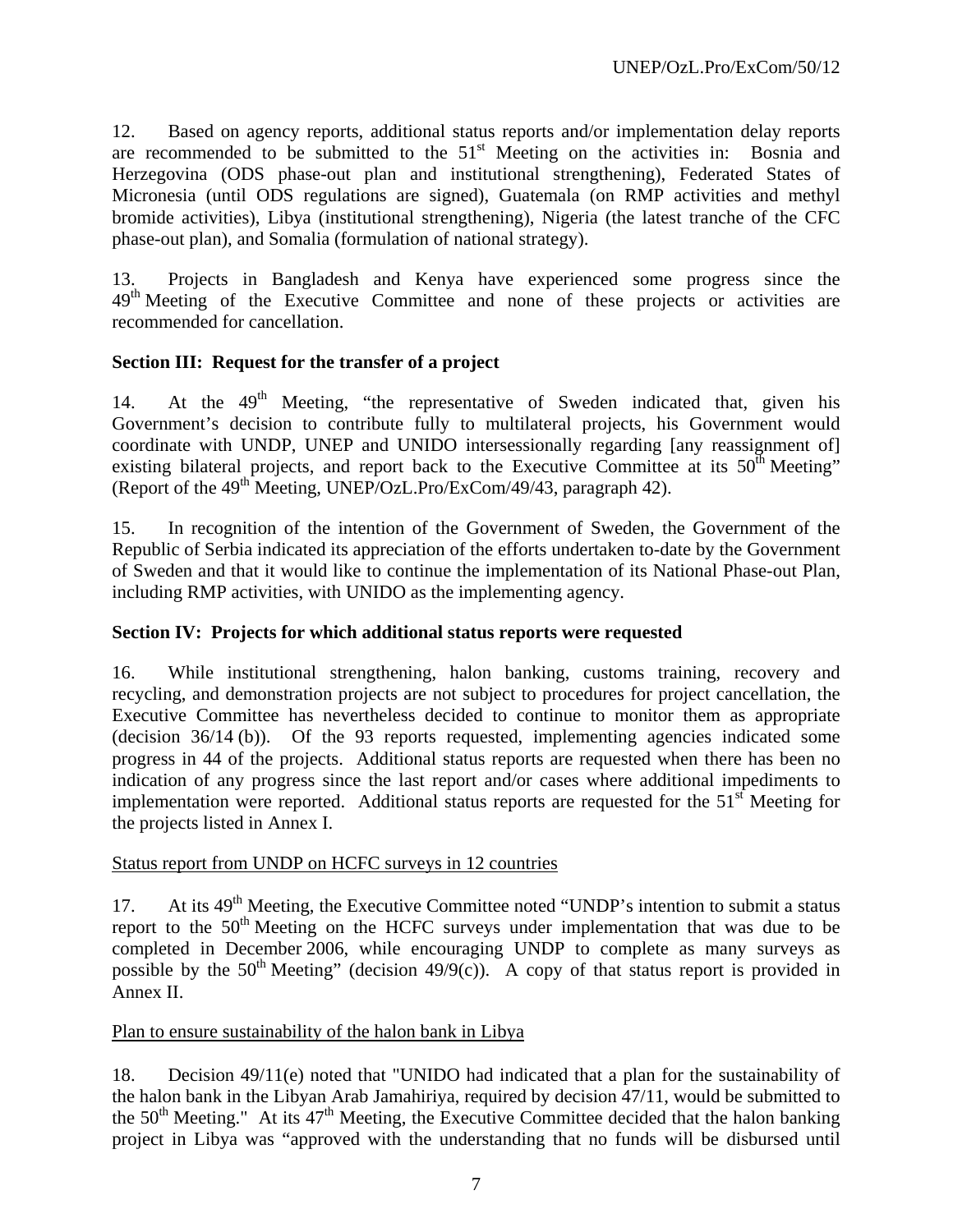UNIDO has completed a plan to ensure the sustainability of the project utilizing remaining project preparation funds already approved". The Fund Secretariat requested a copy of the plan and UNIDO submitted a project document for the project that did not include a plan. The Fund Secretariat informed UNIDO that funds should not be disbursed until such a plan was prepared by UNIDO per decision 47/11.

## **Section V: 2005 progress report submissions**

19. At its  $49<sup>th</sup>$  Meeting, the Executive Committee requested the Governments of Portugal, Switzerland, and the United States of America to provide their progress reports to the  $50<sup>th</sup>$  Meeting of the Executive Committee (decision 49/8(c)).

20. The Fund Secretariat received a progress report from the United States. The Fund Secretariat has not received reports from Portugal and Switzerland.

### **RECOMMENDATIONS**

- 21. The Executive Committee may wish to consider:
	- (a) Requesting the Governments of Portugal and Switzerland to provide progress reports to the 51<sup>st</sup> Meeting of the Executive Committee;
	- (b) Requesting reports on the following activities with implementation delays for the  $51<sup>st</sup>$  Meeting:

| Agency      | Code | <b>Project Title</b>                                                                                           |
|-------------|------|----------------------------------------------------------------------------------------------------------------|
| UNDP        |      | BRA/PHA/41/INV/264 National CFC phase-out plan in Brazil: second tranche                                       |
| <b>UNDP</b> |      | $\vert$ COL/PHA/41/INV/60 $\vert$ National phase-out plan for Annex A (Group I and II) substances in Colombia: |
|             |      | first implementation programme                                                                                 |

- (c) Noting:
	- (i) With appreciation, the reports on projects with implementation delays submitted to the Secretariat by Australia, Canada, France, Germany, Japan, Italy, Sweden and the four implementing agencies and the progress report submitted by the United States of America as contained in the document on project implementation delays (UNEP/OzL.Pro/ExCom/50/12);
	- (ii) That the Secretariat and implementing agencies would take established actions according to the Secretariat's assessments (progress, some progress, or no progress) and report to and notify governments and implementing agencies as required;
	- (iii) The completion of 15 out of the 102 projects listed with implementation delays;
	- (iv) That letters of possible cancellation should be sent for the following projects: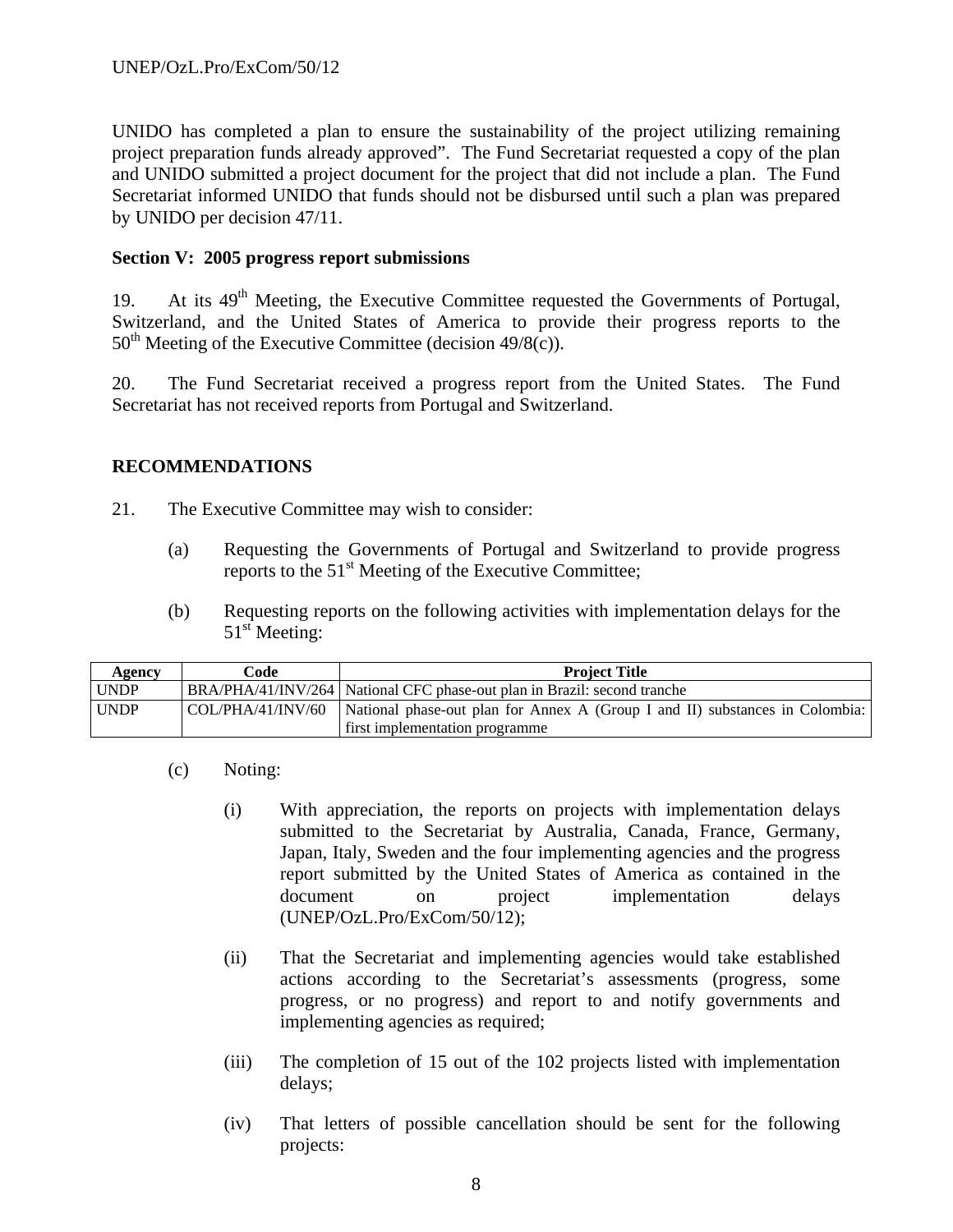| Agency       | Code               | <b>Project Title</b>                                                                                                                                                                                 |
|--------------|--------------------|------------------------------------------------------------------------------------------------------------------------------------------------------------------------------------------------------|
|              |                    |                                                                                                                                                                                                      |
| France       | SYR/REF/29/INV/53  | Conversion from CFC-12 to HFC-134a technology in the manufacture of commercial<br>refrigeration equipment at Shoukairi and Co. in Syrian Arab Republic                                               |
| <b>IBRD</b>  | ARG/REF/18/INV/39  | Elimination of CFC in the manufacturing plant of domestic refrigerators of Neba S.A. in<br>Argentina                                                                                                 |
| <b>IBRD</b>  | JOR/HAL/32/INV/69  | Terminal halon-1211 and halon-1301 phase-out umbrella project for fire equipment<br>manufacturers and suppliers in Jordan converting to ABC powder, CO2, HFC-227ea and inert<br>gases as substitutes |
| <b>UNDP</b>  | NIR/PHA/44/INV/112 | National CFC phase-out plan (third tranche) in Nigeria                                                                                                                                               |
| <b>UNEP</b>  | GLO/ARS/39/TAS/246 | Development of guidelines to promote safety an aerosol conversions                                                                                                                                   |
| <b>UNEP</b>  | KEN/SEV/37/TAS/29  | Policy and technical assistance in Kenya                                                                                                                                                             |
| <b>UNEP</b>  | SOM/SEV/35/TAS/01  | Formulation of national phase-out strategy in Somalia                                                                                                                                                |
| <b>UNIDO</b> | IRA/FOA/28/INV/50  | Phasing out ODS in manufacturing of flexible PU slabstock foam through the use of liquid<br>CO2 blowing technology at Bahman Plastic Co. in Iran                                                     |
| <b>UNIDO</b> | IRA/FOA/37/INV/149 | Phasing out of ODS in the manufacture of flexible slabstock foam through the use of LCD<br>blowing technology at Esfanj Shirvan Co. in Iran                                                          |
| <b>UNIDO</b> | IRA/REF/28/INV/51  | Replacement of CFC-12 refrigerant by HFC-134a at Iran Compressor Manufacturing Company<br>(ICMC) in Iran                                                                                             |

- (v) That additional status reports should be submitted on those activities and projects listed in Annex I to the present document;
- (vi) The status of the HCFC surveys and the intention of UNDP to present the results to the  $51<sup>st</sup>$  Meeting; and
- (vii) The transfer of the Swedish components of the National CFC phase-out plan in Serbia (YUG/PHA/43/TAS/22 and YUG/PHA/47/TAS/29) by request of the Government of Serbia to UNIDO and the return, at the 51<sup>st</sup> Meeting of the Executive Committee, of the balance of remaining funds as cash contributions to the Fund to enable the Treasurer to transfer the funds to UNIDO.
- (d) Reaffirming the decision taken at the  $47<sup>th</sup>$  Meeting in approving the halon banking project in Libya on the condition that UNIDO would submit an acceptable plan for ensuring the sustainability of the halon banking projects.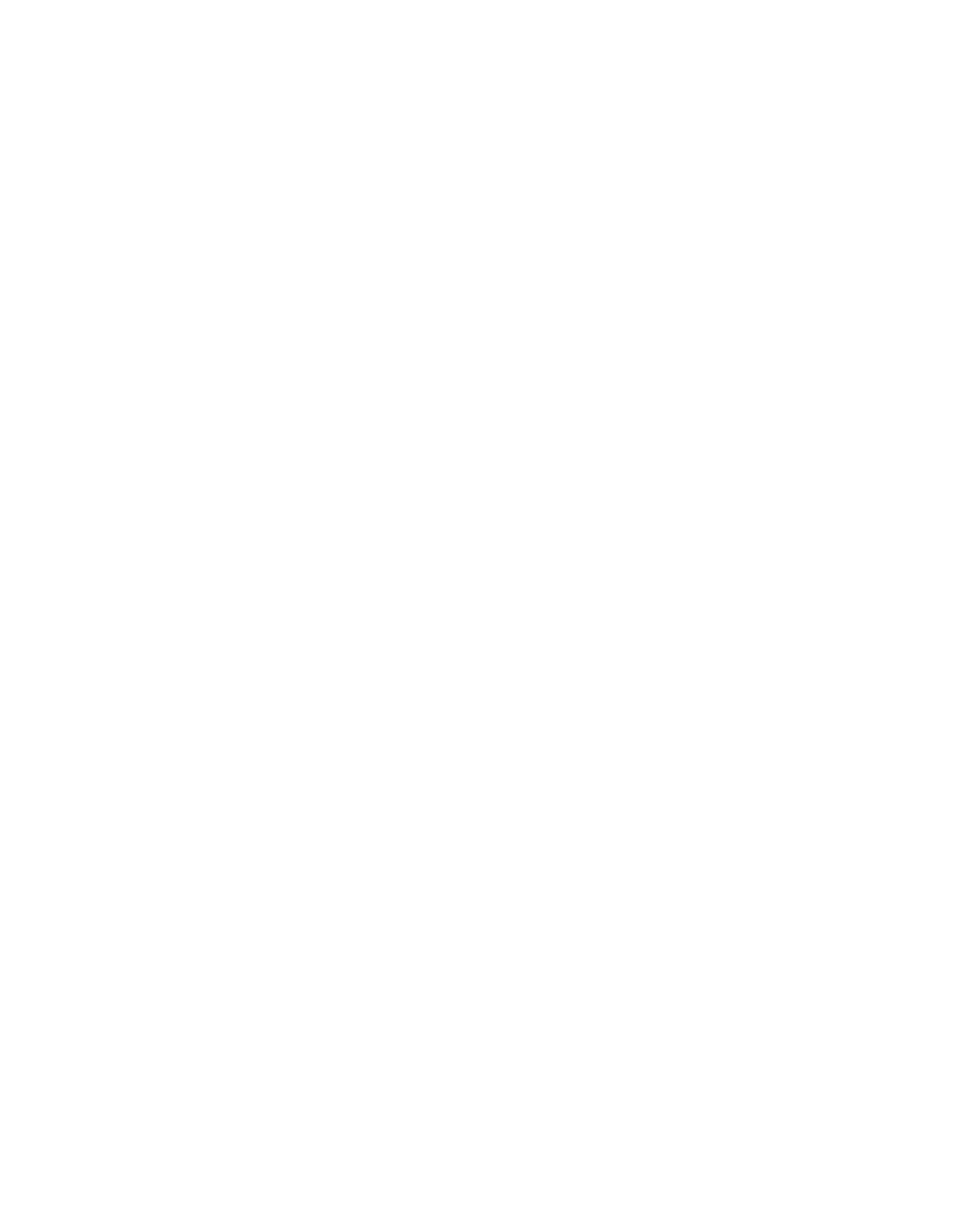# **Annex I**

# ADDITIONAL STATUS REPORTS REQUESTED AT THE 51<sup>ST</sup> MEETING

| Code               | <b>Agency</b> | <b>Project Title</b>                                                                             |  |
|--------------------|---------------|--------------------------------------------------------------------------------------------------|--|
| FSM/REF/36/TAS/01  | Australia     | Implementation of the PIC Strategy: assistance for enforcing ODS regulations and training        |  |
|                    |               | programme for customs officers in Micronesia                                                     |  |
| IND/HAL/32/TAS/281 | Australia     | National halon management and banking programme in India                                         |  |
| TUV/REF/36/TAS/02  | Australia     | Implementation of the PIC Strategy: assistance for enforcing ODS regulations and training        |  |
|                    |               | programme for customs officers in Tuvalu                                                         |  |
| VAN/REF/36/TAS/02  | Australia     | Implementation of the PIC Strategy: assistance for enforcing ODS regulations and training        |  |
|                    |               | programme for customs officers in Vanuatu                                                        |  |
| IND/HAL/32/TAS/278 | Canada        | National halon management and banking programme in India                                         |  |
| CAF/REF/34/TAS/10  | France        | Implementation of the RMP: development and implementation of a tax/incentive programme in        |  |
|                    |               | the Central African Republic                                                                     |  |
| CAF/REF/34/TAS/11  | France        | Implementation of the RMP: monitoring the activities of the RMP project, including registration  |  |
|                    |               | of refrigeration service technicians, distributors and importers of CFCs in the Central African  |  |
|                    |               | Republic                                                                                         |  |
| CAF/REF/34/TRA/08  | France        | Implementation of the RMP: training programme for customs officers in the Central African        |  |
|                    |               | Republic                                                                                         |  |
| CAF/REF/34/TRA/09  | France        | Implementation of the RMP: train the trainers programme for refrigeration technicians in good    |  |
|                    |               | management practices and a training programme to address technicians in the informal sector in   |  |
|                    |               | the Central African Republic                                                                     |  |
| IVC/REF/24/TAS/10  | France        | Implementation of the RMP in Cote D'Ivoire                                                       |  |
| IVC/REF/37/INV/17  | France        | ODS phase-out in 50 existing centrifugal chillers units in Cote D'Ivoire                         |  |
| IVC/REF/37/TAS/16  | France        | Implementation of the refrigerant management plan: monitoring the activities of the RMP and set  |  |
|                    |               | up of an import/export licensing system in Cote D'Ivoire                                         |  |
| MOR/REF/23/TAS/17  | France        | Implementation of an ODS recovery and recycling network in Morocco                               |  |
| AFR/HAL/35/TAS/29  | Germany       | Establishment of a regional halon bank for Eastern and Southern African countries (Botswana,     |  |
|                    |               | Ethiopia, Kenya, Lesotho, Namibia, Tanzania and Zimbabwe)                                        |  |
| ALG/HAL/35/TAS/51  | Germany       | Sectoral phase-out programme: establishment of a halon bank in Algeria                           |  |
| ALG/SEV/43/CPG/60  | Germany       | Development of a country programme update in Algeria                                             |  |
| BRA/PHA/37/TRA/260 | Germany       | National CFC phase-out plan: training of customs officers in Brazil                              |  |
| ANT/PHA/44/INV/10  | <b>IBRD</b>   | CFC phase-out management plan in Antigua and Barbuda                                             |  |
| ARG/FUM/29/DEM/93  | <b>IBRD</b>   | Demonstration project for testing methyl bromide alternatives in post-harvest disinfestation for |  |
|                    |               | cotton and citrus (phase I) in Argentina                                                         |  |
| ARG/HAL/26/TAS/80  | <b>IBRD</b>   | National halon management program to help eliminate the use of halon-1301 in new applications    |  |
|                    |               | and to manage recovered halon-1301 in Argentina                                                  |  |
| PHI/PHA/47/INV/79  | <b>IBRD</b>   | National CFC phase-out plan: 2006 annual programme in the Philippines                            |  |
| SRL/PHA/43/TAS/27  | Japan         | National compliance action plan: MAC recovery/recycling and retrofit in Sri Lanka                |  |
| SRL/PHA/43/TAS/28  | Japan         | National compliance action plan: recovery and recycling programme in Sri Lanka                   |  |
| SRL/PHA/43/TAS/29  | Japan         | National compliance action plan: monitoring the activities proposed in the plan in Sri Lanka     |  |
| AFR/HAL/37/TAS/31  | <b>UNDP</b>   | Sectoral phase-out programme: establishing a regional halon bank for West and Central Africa     |  |
|                    |               | (Benin, Burkina Faso, Cameroon, Congo, Congo DR, and Guinea)                                     |  |
| BKF/REF/34/TAS/13  | <b>UNDP</b>   | Implementation of the RMP: monitoring the activities in the RMP in Burkina Faso                  |  |
| EGY/HAL/32/TAS/81  | <b>UNDP</b>   | Halon management bank programme in Egypt                                                         |  |
| HAI/REF/39/TAS/04  | <b>UNDP</b>   | Implementation of the refrigerant management plan: recovery and recycling of CFC-12              |  |
|                    |               | refrigerant in Haiti                                                                             |  |
| HAI/REF/39/TAS/06  | <b>UNDP</b>   | Implementation of the refrigerant management plan: monitoring the activities in the RMP in Haiti |  |
| PAN/PHA/44/INV/22  | <b>UNDP</b>   | National phase-out plan for Annex A (Group I) substances (first tranche) in Panama               |  |
| PAN/PHA/47/INV/24  | <b>UNDP</b>   | National phase-out plan for Annex A (Group I) substances (second tranche) in Panama              |  |
| BRU/REF/44/TAS/09  | <b>UNEP</b>   | Implementation of the RMP: monitoring of the activities included in the RMP in Brunei            |  |
|                    |               | Darussalam                                                                                       |  |
| BRU/REF/44/TRA/07  | <b>UNEP</b>   | Implementation of the RMP: training of trainers in good refrigerant management practices and     |  |
|                    |               | national technicians training in Brunei Darussalam                                               |  |
| GUA/REF/35/TAS/23  | <b>UNEP</b>   | Implementation of the RMP: establishment of licensing system in Guatemala                        |  |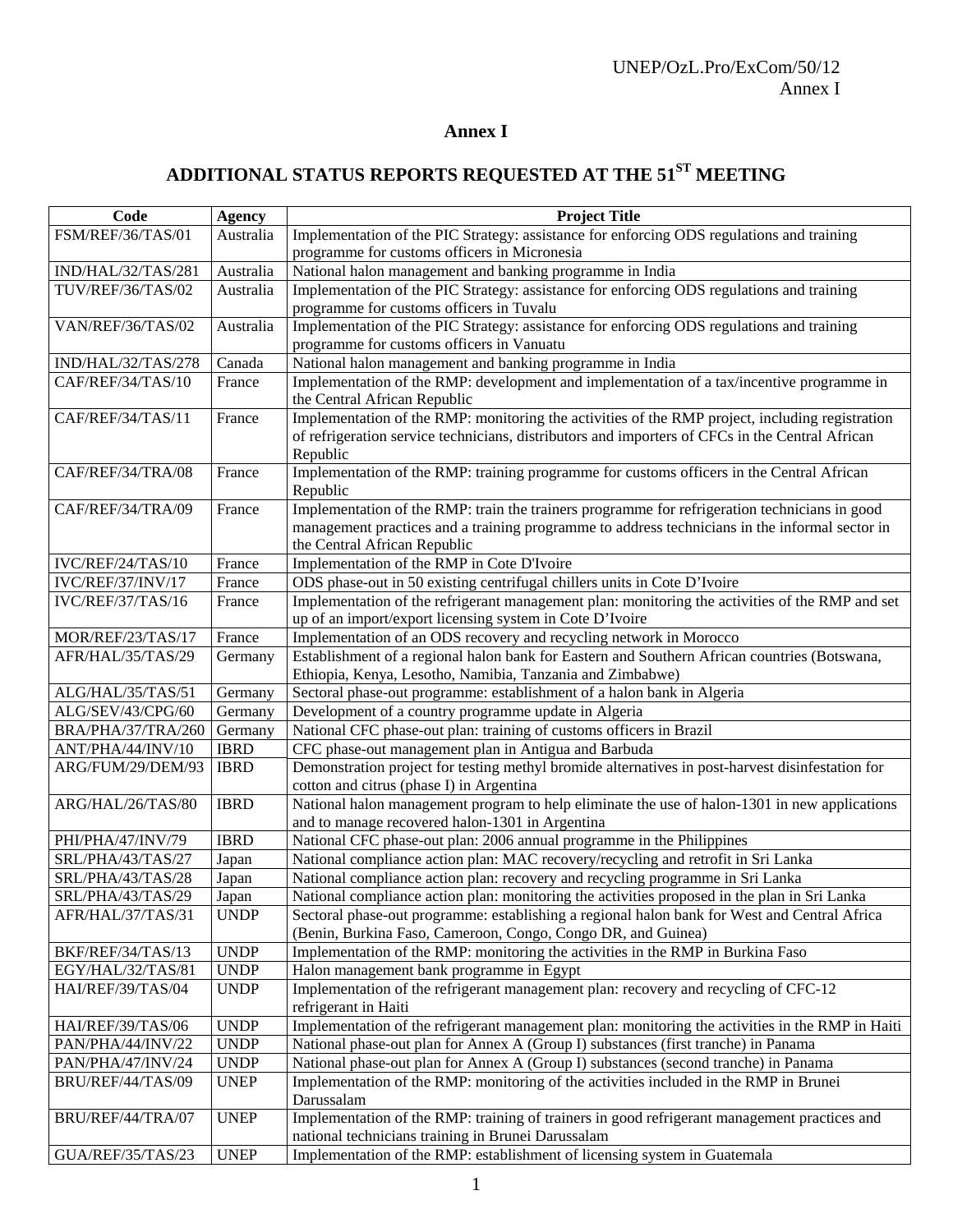# UNEP/OzL.Pro/ExCom/50/12 Annex I

| Code                      | <b>Agency</b> | <b>Project Title</b>                                                                                    |  |
|---------------------------|---------------|---------------------------------------------------------------------------------------------------------|--|
| GUA/REF/35/TAS/24         | <b>UNEP</b>   | Implementation of the RMP: alternatives to the use of CFC-12 in the refrigeration sector in             |  |
|                           |               | Guatemala                                                                                               |  |
| GUA/REF/35/TAS/25         | <b>UNEP</b>   | Implementation of the RMP: monitoring the activities in the RMP in Guatemala                            |  |
| GUA/REF/35/TAS/26         | <b>UNEP</b>   | Implementation of the RMP: establishment and enforcement of legislation in Guatemala                    |  |
| GUA/REF/35/TRA/27         | <b>UNEP</b>   | Implementation of the RMP: customs training programme in Guatemala                                      |  |
| MYA/REF/45/TAS/05         | <b>UNEP</b>   | Implementation of the RMP: preparation of ozone regulations for control of ODSs in Myanmar              |  |
| MYA/SEV/29/INS/02         | <b>UNEP</b>   | Establishment of the national Ozone Cell for implementing the phase-out of ODSs under the               |  |
|                           |               | Montreal Protocol in Myanmar                                                                            |  |
| UGA/SEV/13/INS/02         | <b>UNEP</b>   | Institutional strengthening (establishment of the ODS unit) in Uganda                                   |  |
| BHE/PHA/44/INV/21         | <b>UNIDO</b>  | National ODS phase-out plan: second tranche in Bosnia and Herzegovina                                   |  |
| BHE/SEV/43/INS/19         | <b>UNIDO</b>  | Extension of the institutional strengthening project (phase II) in Bosnia and Herzegovina               |  |
| ETH/SOL/45/TAS/15         | <b>UNIDO</b>  | Training and awareness workshop in the solvents and process agents (CTC and TCA) sectors in<br>Ethiopia |  |
| GUA/FUM/38/INV/29         | <b>UNIDO</b>  | National phase-out of methyl bromide in Guatemala                                                       |  |
| LIB/SEV/32/INS/04         | <b>UNIDO</b>  | Creation of the National Ozone Unit in Libya                                                            |  |
| MAG/FUM/45/TAS/09         | <b>UNIDO</b>  | Training and awareness workshop in the fumigants sector (methyl bromide) in Madagascar                  |  |
| PAK/HAL/41/TAS/55         | <b>UNIDO</b>  | Plan for the phase-out of import and net consumption of halons in the fire fighting sector in           |  |
|                           |               | Pakistan                                                                                                |  |
| <b>VEN/FUM/45/TAS/104</b> | <b>UNIDO</b>  | Training and awareness workshop in the fumigants sector (methyl bromide) in Venezuela                   |  |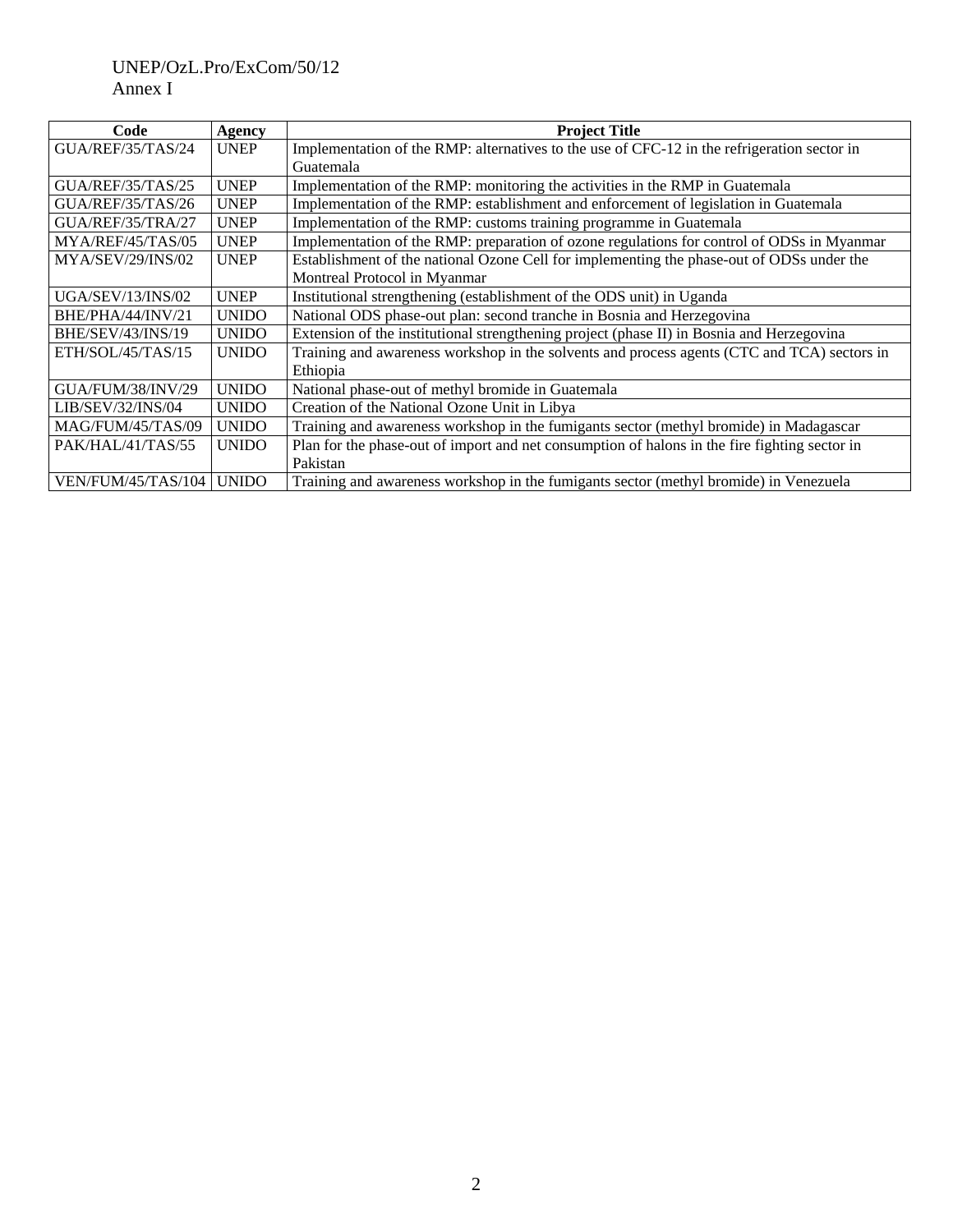# **Annex II**

# **STATUS REPORT FROM UNDP ON HCFC SURVEYS IN 12 COUNTRIES**

## **1. Introduction**

HCFCs are classified as controlled substances under Annex-C, Group-I of the Montreal Protocol. HCFCs therefore, have use restrictions and would eventually have to be phased out. For Article 5 parties, the scheduled phase-out date for HCFCs is 1 January 2040 with an interim control measure of freezing HCFC production and consumption at 2015 levels, from 1 January 2016.

According to data reported under Article 7, in the past approximately one decade until 2003, HCFC consumption in all Article 5 countries increased from about 4,100 ODP tonnes to over 15,800 ODP tonnes, while production of HCFCs increased from about 1,800 ODP tonnes to over 13,600 ODP tonnes. HCFC-22 and HCFC-141b are the most common HCFCs in use in Article 5 countries. The ODP values of HCFC-22 and HCFC-141b are 0.055 and 0.11 respectively, indicating that in metric tonnes, total HCFC consumption in 2003 was between 124,000 tonnes (all HCFC-141b) and 272,000 tonnes (all HCFC-22).

HCFCs being controlled substances, projects or activities leading to reductions of HCFCs may be eligible for funding by the Multilateral Fund at a future date. HCFCs have also been approved as substitutes for CFCs in many of the projects and activities supported by the Multilateral Fund. However, recently, additional restrictions on HCFC use have been increasingly adopted by developed countries. This may potentially affect availability of HCFCs in developing countries, especially those which do not produce HCFCs. Moreover, some Article 5 countries such as India and China are producers and exporters of HCFCs and restrictions on HCFC production and consumption could potentially affect Article 5 countries, which rely on HCFC supplies from them. In addition, in order to comply with the 2015 freeze in production and consumption of HCFCs, alternative technologies would need to be identified and a cost-benefit assessment of their adoption would need to be carried out.

# **2. Background**

UNDP's work programme for 2005-2007 included requests from 12 countries from Latin America, Middle East, South Asia and Asia Pacific, for carrying out limited surveys of HCFC use in those countries, with the objective of assisting these countries to make informed decisions by facilitating national stakeholder consultations, facilitating a better understanding of present and future HCFC supply and demand situations and identifying potential barriers to the adoption of alternative technologies.

The Executive Committee of the Multilateral Fund at its  $45<sup>th</sup>$  Meeting (decision  $45/6$ ) approved the HCFC surveys to be implemented by UNDP in 12 countries, which aim at establishing a national aggregate level of HCFC consumption for these countries, against which future projects and activities may be funded. The selected countries and the respective approved funding levels for the survey are as below: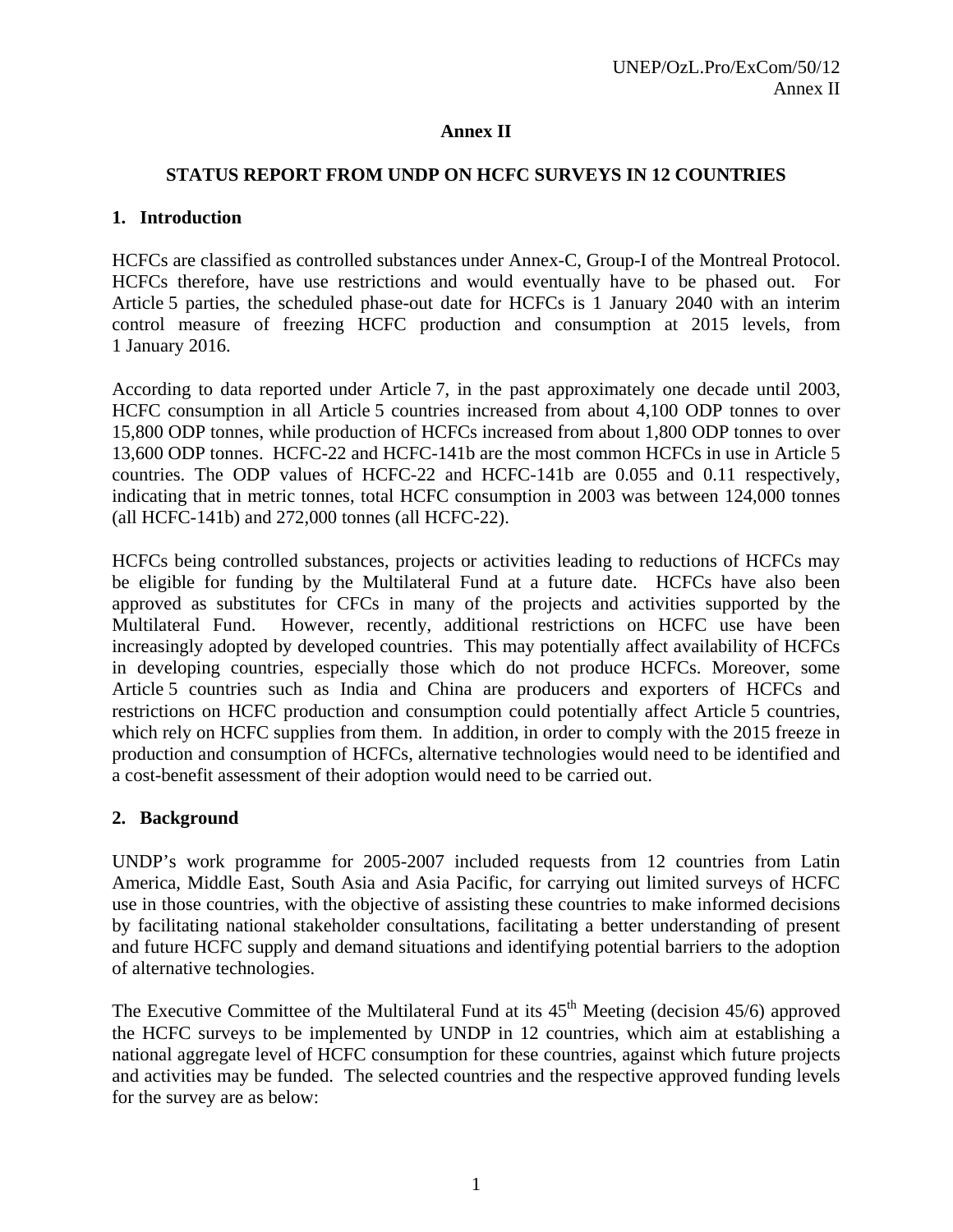## UNEP/OzL.Pro/ExCom/50/12 Annex II

| Country       | 2003 HCFC Consumption<br>(ODP tonnes) | <b>Approved Funding</b><br>(US\$) |
|---------------|---------------------------------------|-----------------------------------|
| Argentina     | 147.53                                | 68,807                            |
| <b>Brazil</b> | 766.03                                | 183,486                           |
| Colombia      | 109.22                                | 68,807                            |
| India         | 360.39                                | 183,486                           |
| Indonesia     | 225.53                                | 114,679                           |
| Iran          | 94.38                                 | 68,807                            |
| Lebanon       | 20.13                                 | 45,872                            |
| Malaysia      | 324.83                                | 91,743                            |
| Mexico        | 728.30                                | 114,679                           |
| Sri Lanka     | 7.02                                  | 36,697                            |
| Syria         | 34.62                                 | 45,872                            |
| Venezuela     | 75.26                                 | 45,872                            |

# **3. Survey Methodology**

The survey work was organized to be carried out in the following steps:

#### Step-1: National-level desk studies, data collection and survey

This involved recruitment of national expert entities to carry out the tasks, based on terms of reference agreed upon with the respective NOUs in each country, finalizing a work plan for country-level activities, carrying out inception desk studies by the selected national expert entities in collaboration with NOUs and UNDP, development of questionnaires for data collection, development of a format for reporting on the desk studies, actual data collection through industry interaction and through consultation with relevant stakeholders.

#### Step-2: Compilation and analysis of survey data

To ensure credibility of the exercise and to address cross-regional and global issues, the compilation and analysis of the survey data would be carried out with the assistance of international experts. Two international experts have been recruited for this task, one for the Latin America and Caribbean region countries and one for the Asia region countries.

#### Step-3: Presentation and finalization of survey data through country reports

The finalization of the country reports on the survey is proposed to be carried out through stakeholder consultations, with technical assistance to be provided by the international experts. A template for presentation of the country reports has been developed, which would accommodate specific situations of the countries concerned. The country reports would be finalized upon review by NOUs and UNDP.

#### **4. Work Plan**

The following work plan has been finalized in consultation with the NOUs of the participating countries:

| National-level desk studies, data collection and survey: | By end-October 2006  |
|----------------------------------------------------------|----------------------|
| Compilation and analysis of survey data:                 | By end-November 2006 |
| Presentation and finalization of country reports:        | By end-December 2006 |